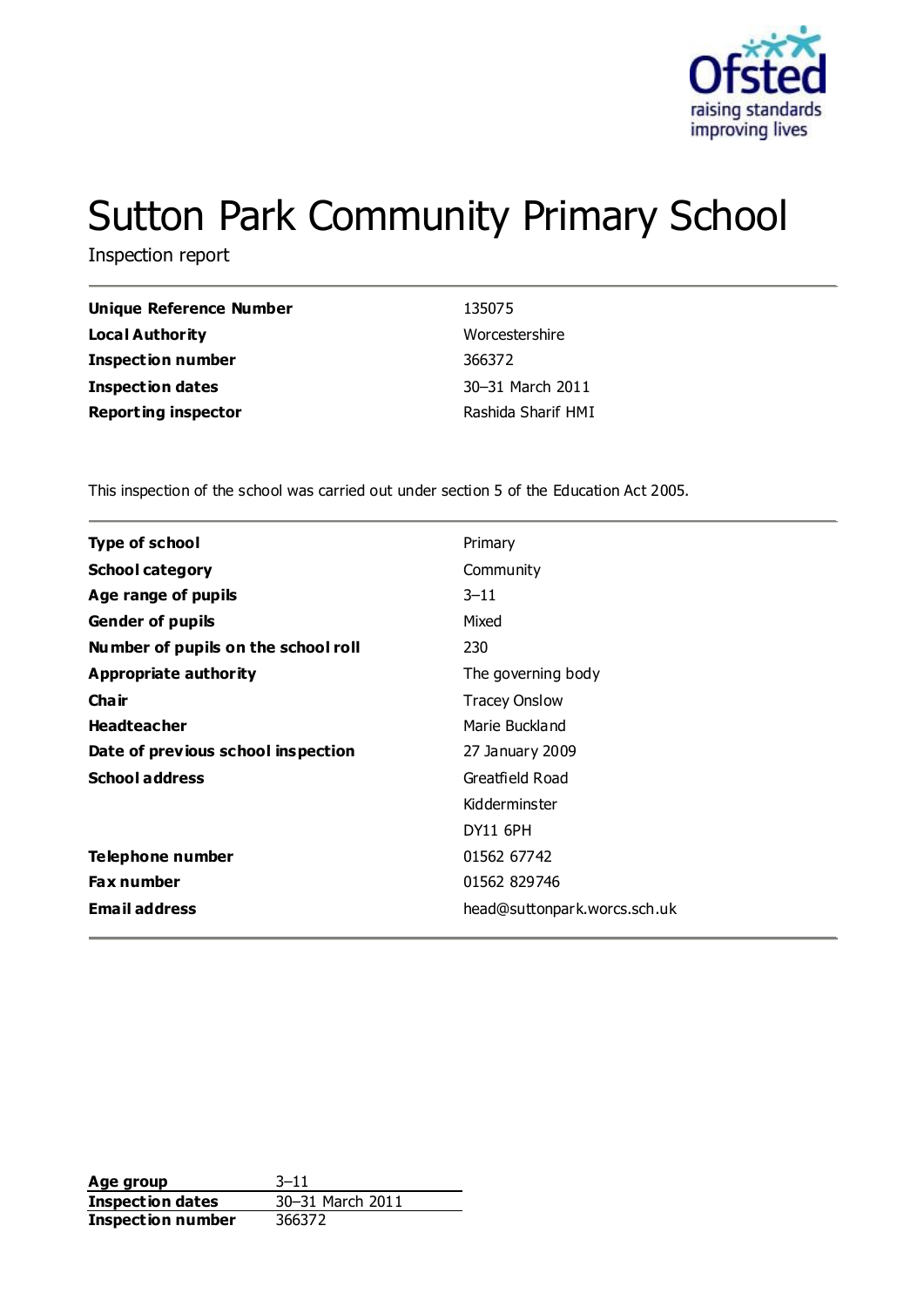The Office for Standards in Education, Children's Services and Skills (Ofsted) regulates and inspects to achieve excellence in the care of children and young people, and in education and skills for learners of all ages. It regulates and inspects childcare and children's social care, and inspects the Children and Family Court Advisory Support Service (Cafcass), schools, colleges, initial teacher training, work-based learning and skills training, adult and community learning, and education and training in prisons and other secure establishments. It assesses council children's services, and inspects services for looked after children, safeguarding and child protection.

Further copies of this report are obtainable from the school. Under the Education Act 2005, the school must provide a copy of this report free of charge to certain categories of people. A charge not exceeding the full cost of reproduction may be made for any other copies supplied.

If you would like a copy of this document in a different format, such as large print or Braille, please telephone 0300 123 4234, or email **[enquiries@ofsted.gov.uk](mailto:enquiries@ofsted.gov.uk)**.

You may copy all or parts of this document for non-commercial educational purposes, as long as you give details of the source and date of publication and do not alter the documentation in any way.

To receive regular email alerts about new publications, including survey reports and school inspection reports, please visit our website and go to 'Subscribe'.

Royal Exchange Buildings St Ann's Square Manchester M2 7LA T: 0300 123 4234 Textphone: 0161 618 8524 E: **[enquiries@ofsted.gov.uk](mailto:enquiries@ofsted.gov.uk)**

W: **[www.ofsted.gov.uk](http://www.ofsted.gov.uk/)**

© Crown copyright 2011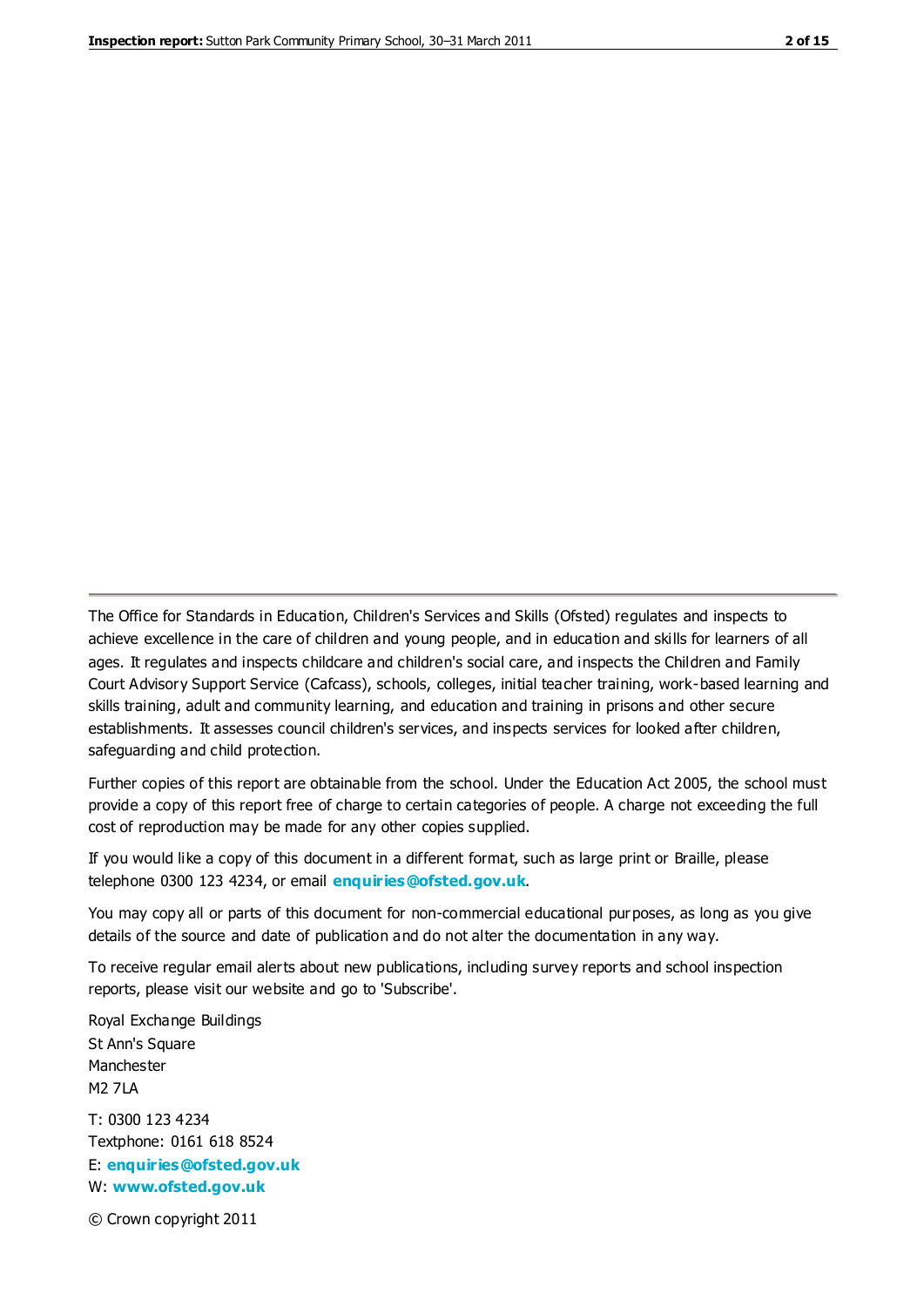# **Introduction**

This inspection was carried out by one of Her Majesty's Inspectors and two additional inspectors. Fifteen lessons were observed and 11 teachers were observed at least once, with some being observed twice. Meetings were held with groups of pupils, the Chair and Vice Chair of the Governing Body, a representative from the local authority and staff. The inspectors observed the school's work and looked at policy documents, assessment and tracking information, pupils' books and a range of other records. In addition, 141 questionnaires from parents and carers, and those returned by staff and pupils, were analysed.

The inspection team reviewed many aspects of the school's work. It looked in detail at a number of key areas.

- The current rates of progress and attainment of all pupils, including those with special education needs and/or disabilities and the small but growing number of those who speak English as an additional language.
- The use of assessment information by the school to inform planning to meet the different learning needs of all pupils.
- The effectiveness of the leadership team at all levels in ensuring greater rigour with monitoring and evaluation to bring about improvements, and whether the governing body discharges its duties adequately.
- What the school is doing to prepare pupils for living in a multicultural United Kingdom.

# **Information about the school**

Sutton Park is an average-sized primary school. Almost all the pupils are from White British backgrounds. The school has a Communication Centre with places for eight pupils on the autistic spectrum and 10 with speech, language and communication difficulties. In addition, the school has a high proportion of pupils with a statement of special educational needs and a similar proportion with learning difficulties and/or disabilities. Early Years Foundation Stage provision consists of a full-time Nursery and a Reception class. The Nursery offers part-time places through local authority funding and parents have the option of paying for additional sessions. The Wyre Forest Nursery Language Unit, which is partly funded by the health authority and partly by the local authority, is also based at the school. This is a specially resourced provision for pupils with special educational needs which occupies a room in the school and forms part of the Communication Centre. It has places for 16 children who come from a number of Early Years Foundation Stage settings in the area. The headteacher took up her post in September 2010.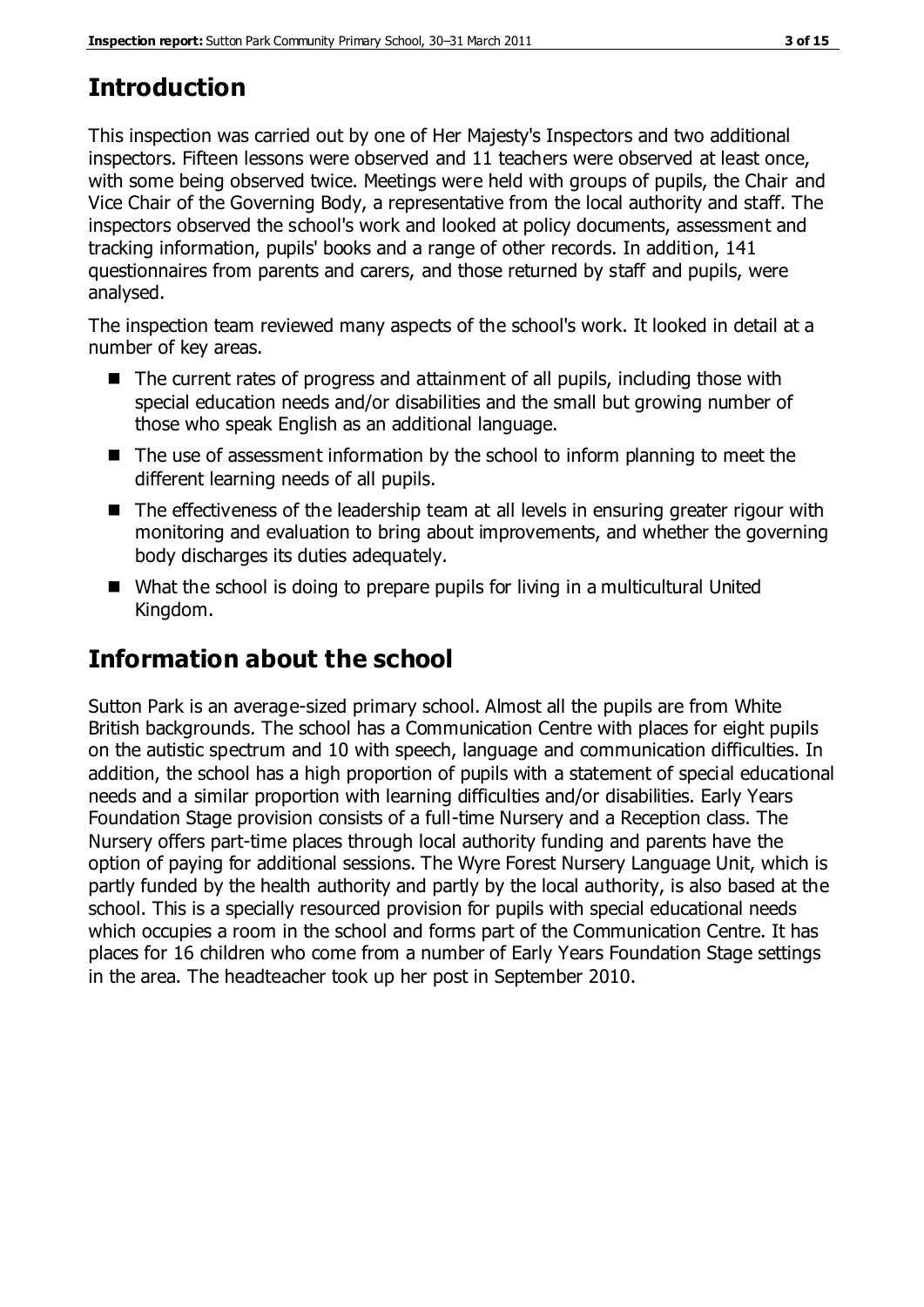## **Inspection judgements**

| Overall effectiveness: how good is the school?  |  |
|-------------------------------------------------|--|
| The school's capacity for sustained improvement |  |

## **Main findings**

In accordance with section 13 (3) of the Education Act 2005, Her Majesty's Chief Inspector is of the opinion that this school requires special measures because it is failing to give its pupils an acceptable standard of education and the persons responsible for leading, managing and governing the school are not demonstrating the capacity to secure the necessary improvement.

The school does not have a positive record of improvement since the last inspection. Pupils' achievement is inadequate. Pupils' attainment since the last inspection has not improved. In national tests, attainment in Key Stages 1 and 2 has been significantly below average for the last three years. Children enter the Nursery with skills that are well below those expected for three-year-olds. They settle quickly; however, their skills in reading and writing are underdeveloped. Consequently, over time, too many children do not achieve as well as they should.

Pupils are underachieving because the quality of teaching, learning and the curriculum are inadequate. Although expectations of pupils' capabilities are beginning to improve, they have been too low for too long. Teaching styles are uninspiring and assessment is not used effectively to match tasks to pupils' needs. Much of the teaching observed did not demand enough from the pupils to promote their progress. Teachers' lesson planning fails to motivate or promote pupils' enjoyment of learning. Pupils attending the Communication Centre, however, do enjoy their lessons and make good progress. This is because the Centre is well managed and teachers plan their lessons so that activities are interesting, varied and engage pupils' interest. Resources are good and support pupils' learning well. The curriculum closely meets their needs.

Arrangements for assessing pupils' attainment and tracking their achievements are beginning to improve, but they are at a very early stage of development. Despite a good start, the headteacher has not had sufficient time to make a positive impact on improving attainment or the effectiveness of subject coordinators. Until recently, the governing body has not robustly monitored the school's work or taken timely actions to improve outcomes for pupils. The governing body has been restructured and reorganised and is starting to become more involved in the life of the school and in monitoring its performance. The headteacher and the governing body have started the process of engaging with parents and carers to bring the school community together and to refocus on pupils' learning.

The curriculum has significant shortcomings and does not meet the learning needs of the pupils. For example, it does not enable pupils to apply what they have learned through practical tasks or by reinforcing key skills. There is a lack of exciting investigative activities to motivate and promote enjoyment in learning. The curriculum promotes pupils' personal development satisfactorily. Pupils' behaviour and attitudes to learning in lessons are generally satisfactory although some pupils become restless when teaching is dull. This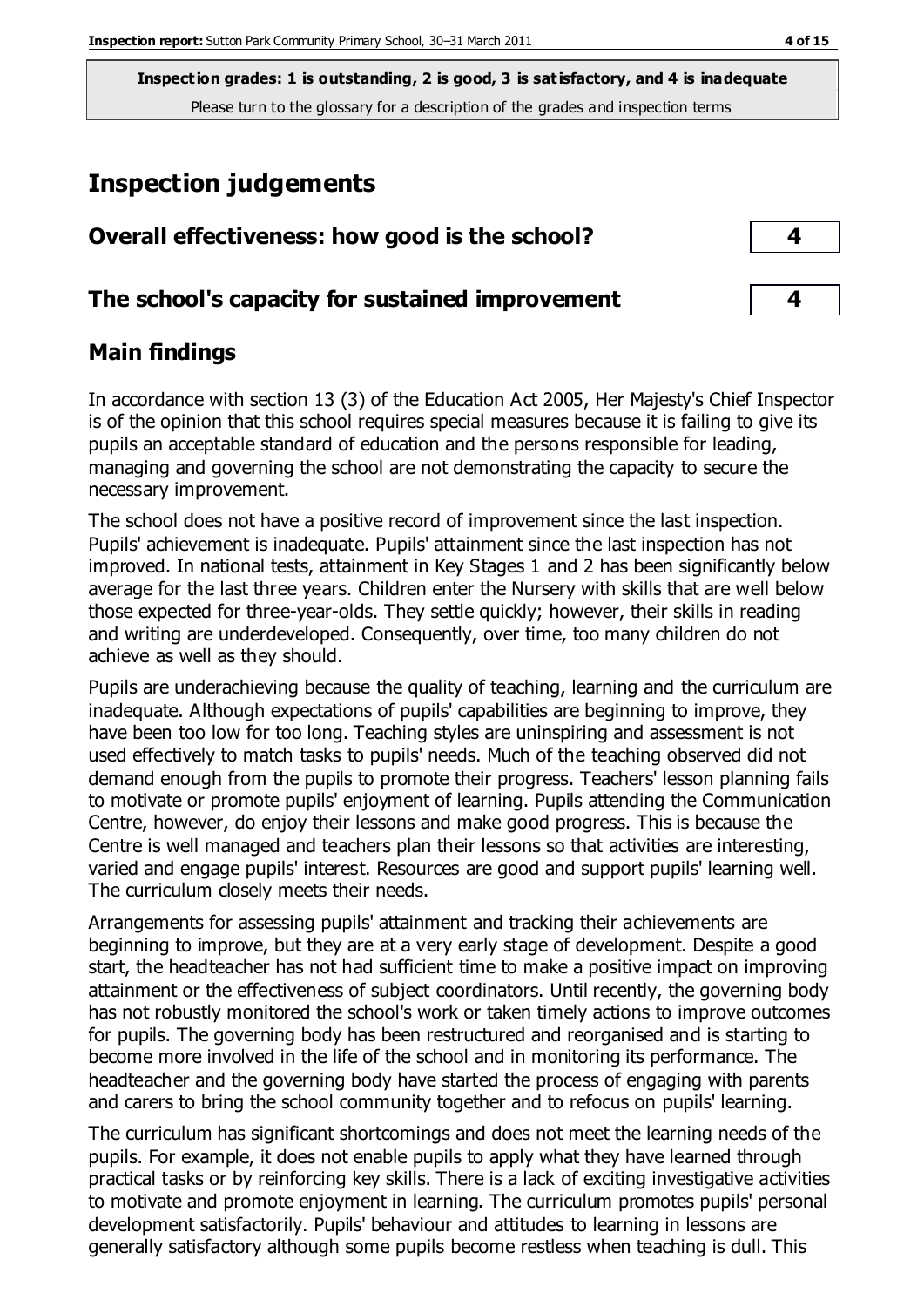occurs when teachers talk for too long with over-lengthy explanations and repeat unnecessarily what they have already said. The day-to-day care and supervision of pupils is satisfactory, but there are shortcomings in the quality of the school's pastoral care and guidance. For example, systems for checking on pupils' attainment and the quality of provision and planning for school improvement lack rigour.

Until recently, there has been too little urgency in the drive to raise attainment and there is no evidence that unsatisfactory practice has been challenged assertively. Consequently value for money is unsatisfactory. The governing body has relied too heavily on secondhand information and has not challenged the school sufficiently in response to declining attainment.

Although the headteacher and the newly formed governing body have been in place for a relatively short time, they are beginning to make improvements. The headteacher has made a swift and accurate evaluation of the school and, with the support of the governing body and the local authority, she is making appropriate plans to tackle the most important areas of weakness. The school's capacity to bring about sustained improvement is inadequate given the scale of the task to be accomplished. The effectiveness of leaders and managers across the school is highly variable. Too few have received appropriate training to fulfil their responsibilities well. As a result, the school has not improved.

## **What does the school need to do to improve further?**

- Raise attainment in English, mathematics and science across the school, including in the areas of learning in the Early Years Foundation Stage, by:
	- improving the quality of teaching and learning and raising teachers ' expectations of what pupils can achieve
	- $=$  ensuring that assessment procedures give teachers the necessary information to make sure that lessons are challenging and matched closely to pupils' prior attainment
	- ensuring that the curriculum is modified effectively to meet the needs of all pupils and in particular those with special educational need and/or disabilities and the growing number of those who speak English as an additional language
	- planning work that motivates and inspires pupils and promotes their enjoyment of learning.
- Improve procedures for the care, guidance and support of all pupils by:
	- taking a more rigorous approach to promoting regular attendance
	- ensuring that effective systems are in place to support and record the progress of pupils whose circumstances make them vulnerable
	- ensuring that pupils are prepared well for living in a multicultural United Kingdom.
- **IMPROVE LEADERSHIP, management and governance by:** 
	- $=$  embedding ambition throughout the school, through introducing rigorous procedures for checking on pupils' attainment and progress, the quality of provision and planning effectively for school improvement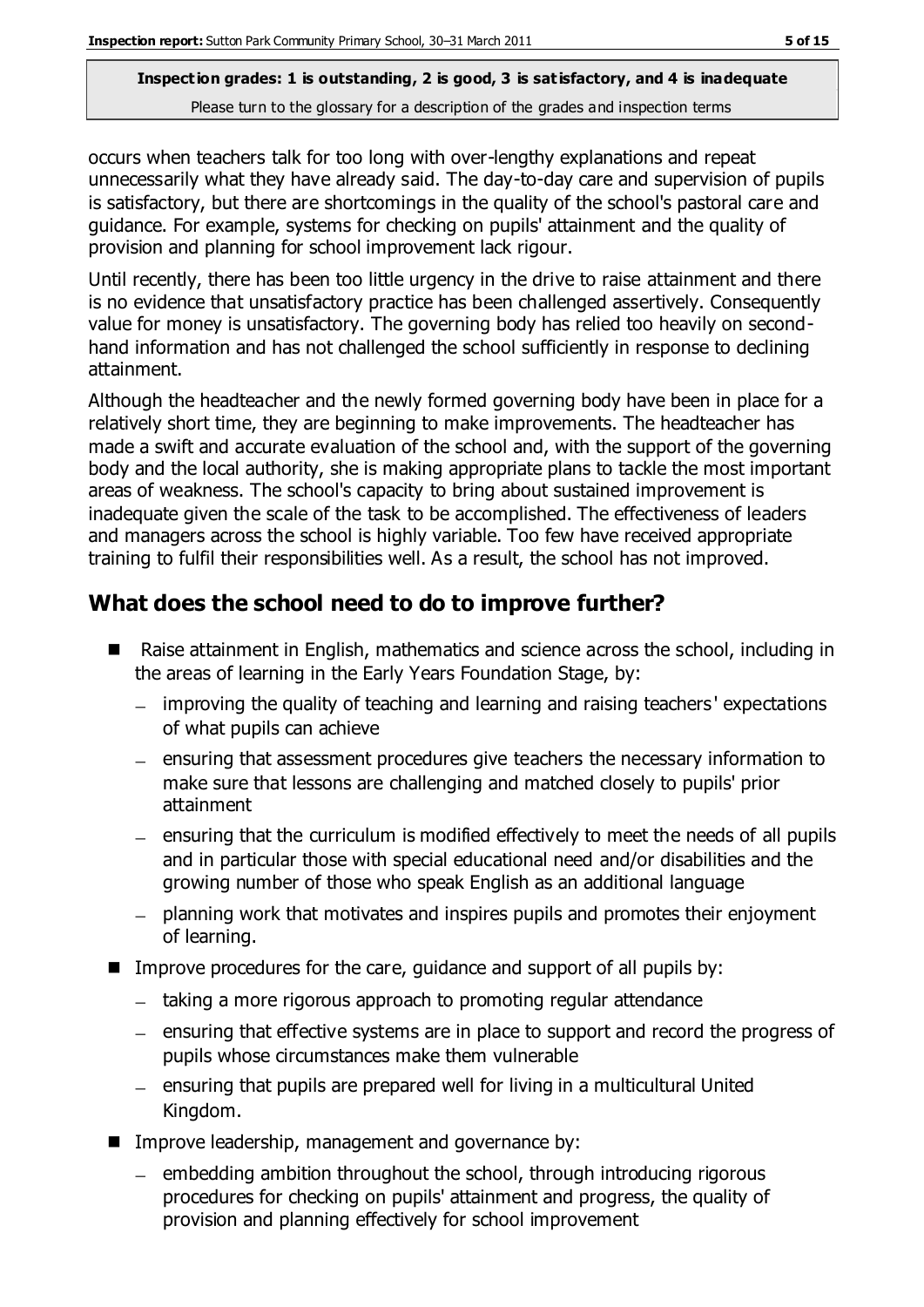- giving all leaders the training, time and resources they need to significantly improve the quality of teaching and learning
- ensuring that systems to track pupils' progress in the Early Years Foundation Stage and in Key Stage 1 and 2 are based on accurate assessments and are used effectively by all teachers, when planning lessons, to meet the needs of all pupils and raise attainment
- ensuring that the governing body oversees the work of the school effectively and collects the necessary first-hand evidence to hold the school to account for what it achieves
- $-$  ensuring, as a matter of urgency, that the school builds leadership capacity to enable staff to make a telling contribution to school improvement.

#### **Outcomes for individuals and groups of pupils 4**

Pupils' achievement is inadequate. Attainment in Year 6 has been significantly below average in English, mathematics and science for the past three years. Pupils with special educational needs and/or disabilities and the small number of those who speak English as an additional language also make inadequate progress. This is because assessment systems are weak and teaching is not firmly based on a clear understanding of the stage of learning that pupils have reached and what they need to learn next. Standards of work seen in pupils' books during the inspection were low. The latest school predictions indicate that attainment is not rising fast enough to improve outcomes for the current Year 6 pupils. Attainment at the end of Key Stage 1 has also remained well below average for the last three years. A lack of continuity in teaching and the support provided for pupils in Key Stages 1 and 2 have slowed their progress. In too many lessons, expectations are too low and lead to slow and often inadequate progress. There is a lack of challenge for the moreable and often a failure to engage the lower-attaining pupils. Teachers' long introductions to lessons frequently use up a considerable amount of time and delay pupils' engagement with their learning. In some lessons, the slow pace leads to a waning of interest and leaves pupils confused about what to do. For example, in a literacy lesson the teacher attempted to explain to pupils about time connectives. A number of lengthy examples given by the teacher left most pupils bewildered. Consequently, the majority of pupils were not able respond to the task. The assessment of pupils' learning in lessons is inconsistent and does not always convey precisely how well they are doing and how they could improve their work.

Pupils have a satisfactory grasp of the importance of keeping themselves safe and leading healthy lifestyles, though the school provides very few opportunities for sport and exercise beyond the regular physical education lessons. Pupils' spiritual, moral and social development is satisfactory. Pupils have little understanding of the diversity of modern society or of other cultures and faiths. Pupils' behaviour and attitudes to learning are satisfactory. They are aware of the needs of others and understand the difference between right and wrong. Relationships between pupils and staff are constructive but there are too few opportunities for pupils to make a positive contribution to the school or the wider community. Although pupils report that their views, ideas and suggestions are valued staff do not routinely feedback to pupils about the school's response. Opportunities are missed to develop their contribution more fully.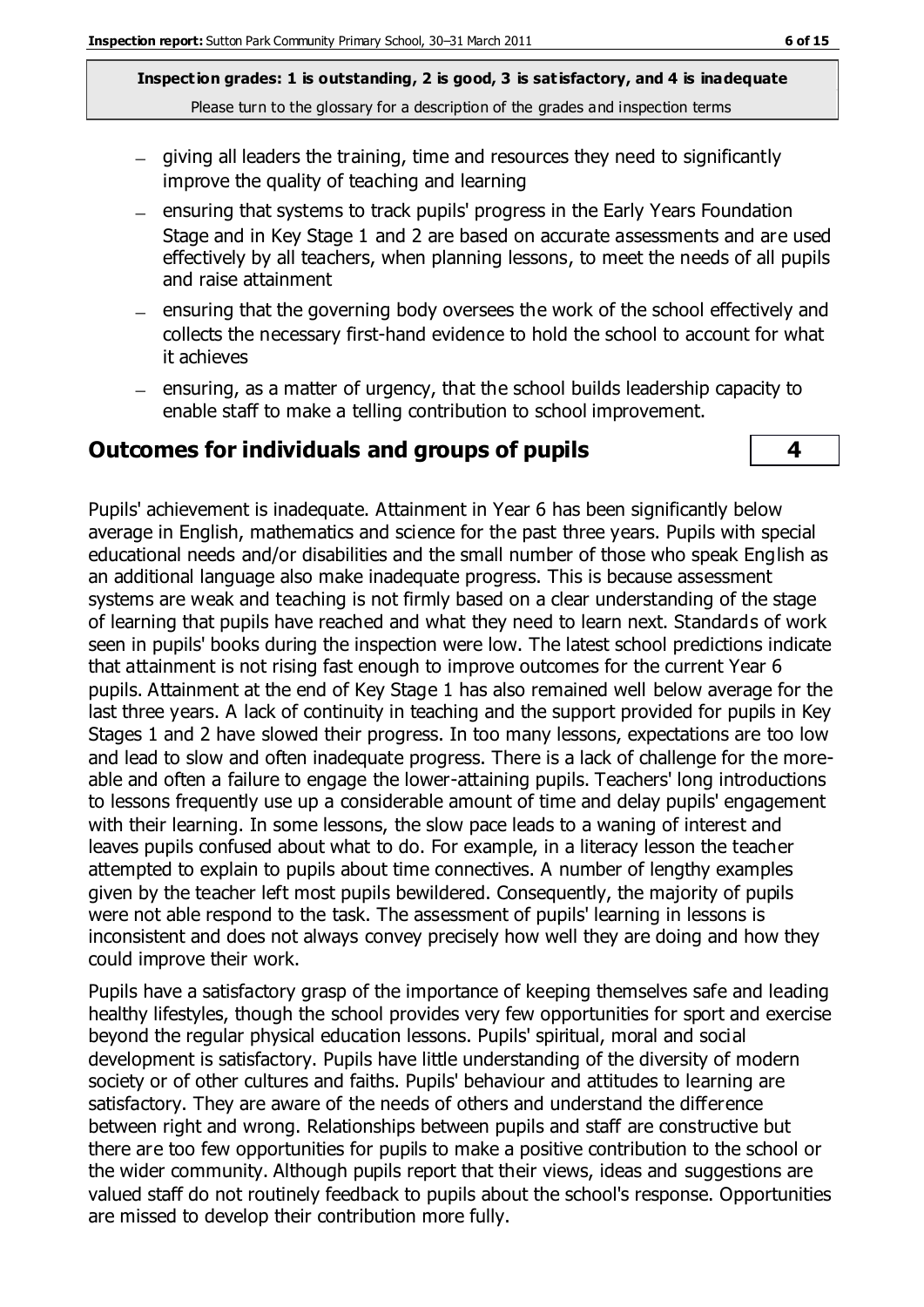The promotion of skills that prepare pupils for the next steps in their education and the future world of work are also inadequate. Pupils' skills in literacy and numeracy are at a low level. There are too few opportunities for pupils to work collaboratively to solve problems. Attendance, although improving, remains low as too many pupils have not yet formed the habit of regular and punctual attendance.

These are the grades for pupils' outcomes

| Pupils' achievement and the extent to which they enjoy their learning                                                     | 4 |
|---------------------------------------------------------------------------------------------------------------------------|---|
| Taking into account:<br>Pupils' attainment <sup>1</sup>                                                                   | 4 |
| The quality of pupils' learning and their progress                                                                        | 4 |
| The quality of learning for pupils with special educational needs and/or disabilities<br>and their progress               | 4 |
| The extent to which pupils feel safe                                                                                      | 3 |
| Pupils' behaviour                                                                                                         | 3 |
| The extent to which pupils adopt healthy lifestyles                                                                       | 3 |
| The extent to which pupils contribute to the school and wider community                                                   | 4 |
| The extent to which pupils develop workplace and other skills that will contribute to<br>their future economic well-being |   |
| Taking into account:<br>Pupils' attendance <sup>1</sup>                                                                   |   |
| The extent of pupils' spiritual, moral, social and cultural development                                                   | 3 |

<sup>1</sup> The grades for attainment and attendance are: 1 is high; 2 is above average; 3 is broadly average; and 4 is low

## **How effective is the provision?**

The quality of teaching is inadequate. A number of paired observations were carried out during the inspection with the headteacher. No good or outstanding teaching was observed in Key Stages 1 and 2. Satisfactory teaching is underpinned by positive relationships between pupils and teachers. Teachers use a range of activities, including the interactive whiteboard, to engage pupils' interest. Where teaching is unsatisfactory, there is a tendency for teachers to talk for too long and this inhibits pupils' learning. Pupils do not have sufficient opportunities to think and work independently. The pace of lessons is frequently too slow. Pupils are often left on the same task for too long so that they are neither challenged nor sustain an interest in their work. Teaching styles lack creativity and excitement, and assessment is not used effectively to match tasks to pupils' needs. The support given by teaching assistants is sometimes inadequate. In too many lessons, support staff were passive observers rather than proactively supporting whole class teaching. Teachers' subject knowledge is frequently inadequate. Over time, the quality of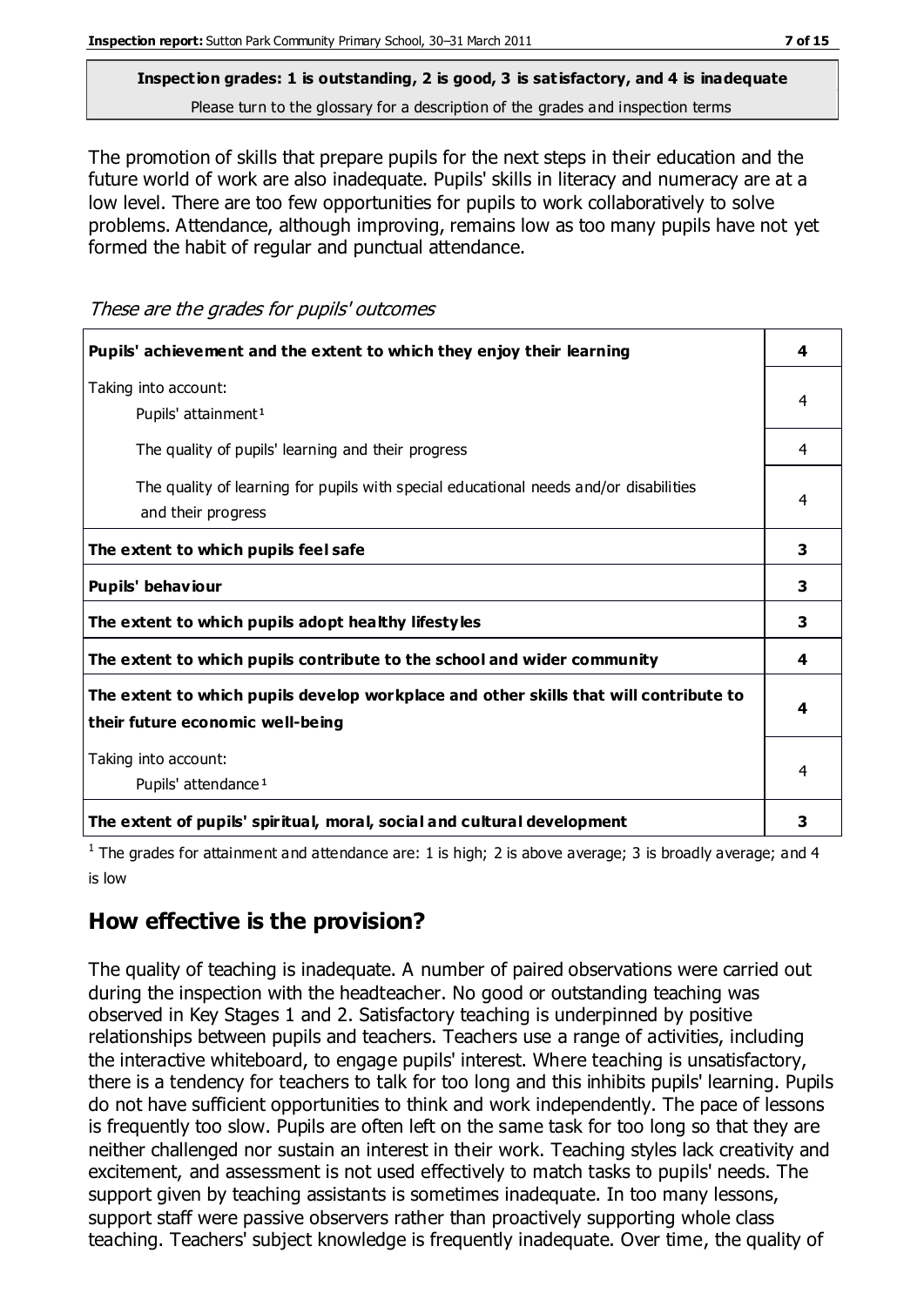teaching at Key Stages 1 and 2 has not been good enough to raise attainment. Although the local authority has given support to improve teaching, the delivery of lessons often does not match the content of teachers' planning or meet the needs of individual pupils. Consequently, tasks do not fully engage pupils' interest and they lack challenge. Although work in books is regularly marked, teachers do not routinely follow up untidy or unfinished work and pupils are given little guidance on how to improve. Whole school target setting lacks clarity and does not accurately reflect pupils' capabilities. Some of the good practice that exists in the Communication Centre is not shared consistently across the school in order to promote better teaching.

The curriculum is inadequate and has yet to be reviewed to ensure all pupils' needs are fully met. Pupils have limited opportunities to visit places of interest or have visitors to the school to enhance their learning. Extra-curricular opportunities are limited.

The school's care and support systems have shortcomings which mean that some groups of pupils do not thrive in their learning, development and well-being. The quality of advice and guidance is weak and pupils are insufficiently prepared for the next stage of their learning. The transition arrangements for pupils from Early Years Foundation Stage to Key Stage 1 and Key Stage 2 are poor.

| The quality of teaching                                                                                    |   |
|------------------------------------------------------------------------------------------------------------|---|
| Taking into account:<br>The use of assessment to support learning                                          |   |
| The extent to which the curriculum meets pupils' needs, including, where relevant,<br>through partnerships | 4 |
| The effectiveness of care, guidance and support                                                            |   |

These are the grades for the quality of provision

## **How effective are leadership and management?**

The headteacher has worked with considerable determination to respond to the pattern of underachievement across the school. She has quickly gained the trust of governors, parents and carers, teachers and pupils. No time has been wasted in ensuring that the staff are clear about the school's potential and what needs to be done to achieve the best for the pupils. Due to staffing difficulties, the headteacher does not currently have a permanent team of senior leaders and middle managers to work with her. Recent monitoring has identified that some staff lack subject specialist knowledge. Teachers do not always use assessment information consistently to inform their planning to drive up attainment and improve rates of achievement. Systems are not yet fully in place to ensure that each member of staff is held accountable for pupils' progress. The headteacher has made a start to improving the quality of education by ensuring that detailed information about pupils' achievement is used to reset targets and ensure they are suitably challenging.

Procedures to safeguard pupils are secure. Provision for tackling discrimination and ensuring equality of opportunity is however inadequate because attainment has continued to decline since the last inspection. Despite a plethora of data, target setting is not used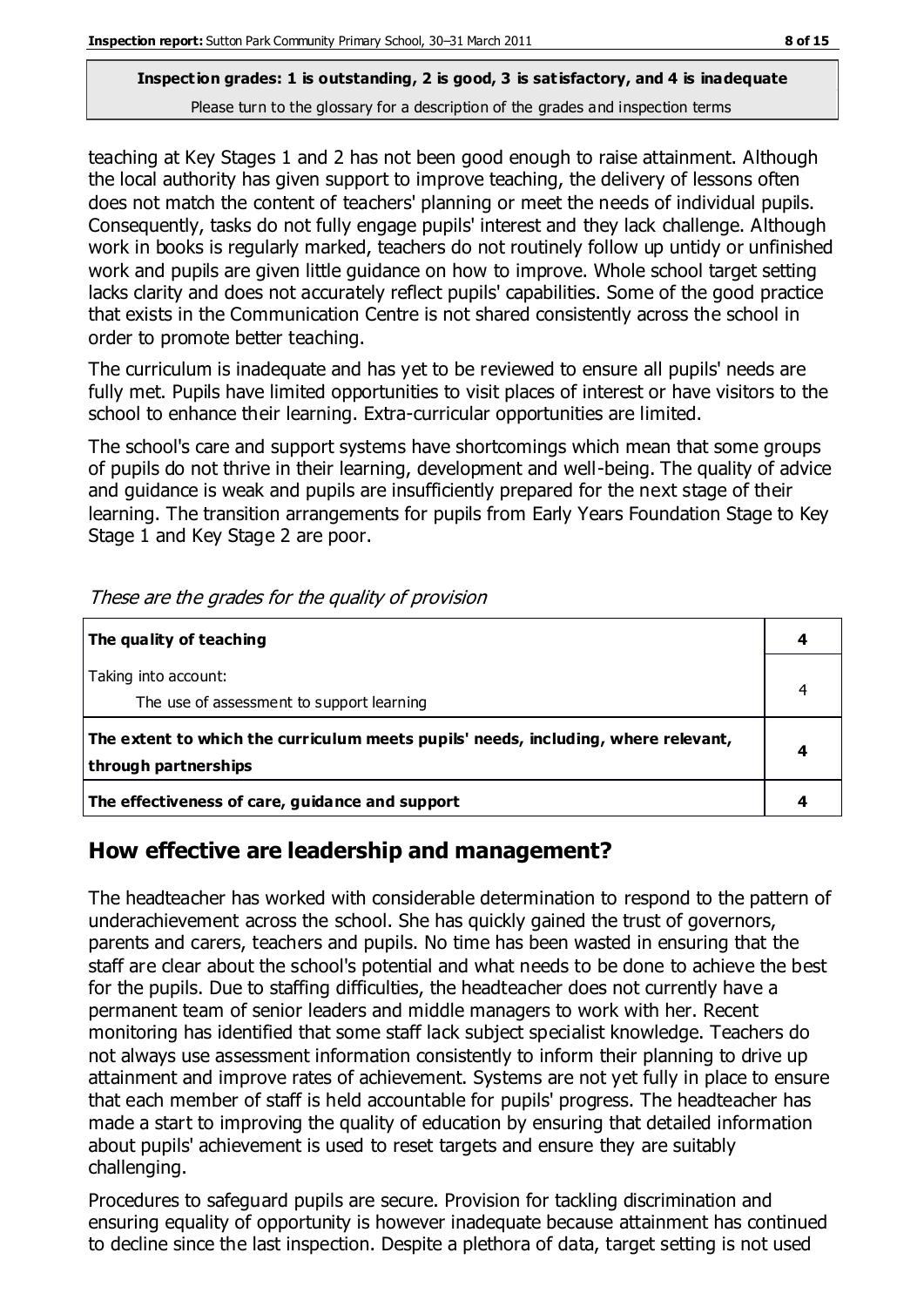well enough to accelerate pupils' achievement. Teachers have not been held sufficiently to account for pupils' performance. The school is making an inadequate contribution to promoting community cohesion. The school has made very few links that have been sustained locally and none with organisations in other parts of the United Kingdom or overseas. Pupils have very little knowledge and understanding of different cultures or religions represented in modern British society. The school's engagement with parents and carers is satisfactory although some parents reported that the new headteacher is not as visible as they would like her to be.

| The effectiveness of leadership and management in embedding ambition and driving<br>improvement                                                                  | 4 |
|------------------------------------------------------------------------------------------------------------------------------------------------------------------|---|
| Taking into account:<br>The leadership and management of teaching and learning                                                                                   | 4 |
| The effectiveness of the governing body in challenging and supporting the<br>school so that weaknesses are tackled decisively and statutory responsibilities met |   |
| The effectiveness of the school's engagement with parents and carers                                                                                             | 3 |
| The effectiveness of partnerships in promoting learning and well-being                                                                                           | 4 |
| The effectiveness with which the school promotes equality of opportunity and tackles<br><b>discrimination</b>                                                    | 4 |
| The effectiveness of safeguarding procedures                                                                                                                     | 3 |
| The effectiveness with which the school promotes community cohesion                                                                                              | 4 |
| The effectiveness with which the school deploys resources to achieve value for money                                                                             | 4 |

These are the grades for leadership and management

## **Early Years Foundation Stage**

Many children join the school with knowledge, skills and understanding that are lower than those normally expected for their age. Their communication, language, literacy, personal and social skills are particularly weak. Children are happy in the school and relate well to the adults who support them. The learning environment is generally adequate. The indoor space is organised satisfactorily to cover all areas of learning. Children however do not always have sufficient access to outdoor learning. The phase leader has established a good working relationship with parents and carers. However, staffing in the Early Years Foundation Stage has lacked consistency and this has delayed children's progress.

Teaching is inadequate overall because it does not fully meet the needs of all pupils. The balance between adult led activities and those that children choose for themselves is poor. This is because the children have not been given the skills to enable them to develop their independence or to make informed choices about different activities. There are adequate systems for observing children at work and play and for recording their progress. This gives staff information about what children need to learn next although this is not always used effectively to plan and meet their needs. While some children make satisfactory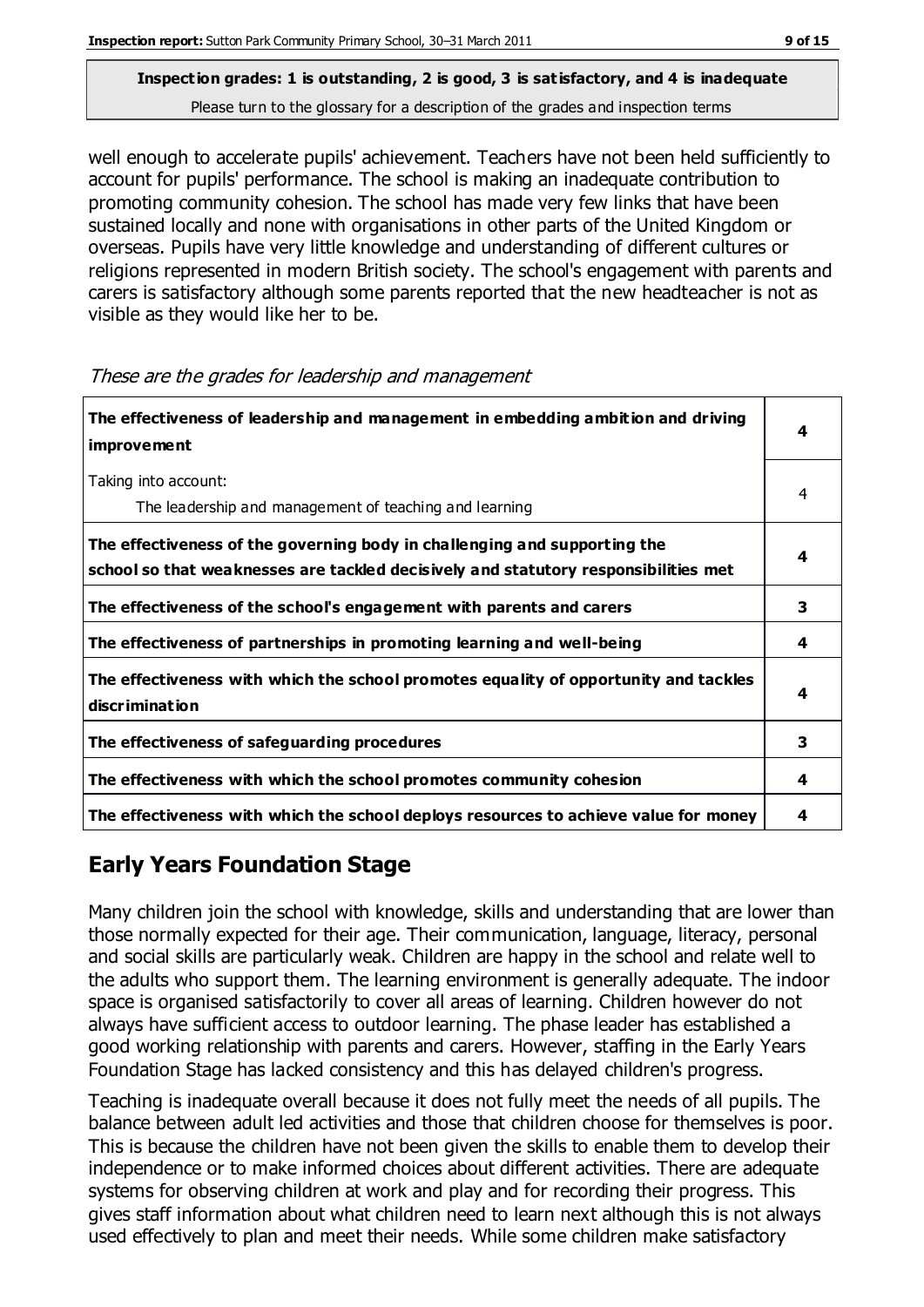**Inspection grades: 1 is outstanding, 2 is good, 3 is satisfactory, and 4 is inadequate**

Please turn to the glossary for a description of the grades and inspection terms

progress, too many do not generally make the gains of which they are capable, particularly in literacy, numeracy, creative development or their knowledge and understanding of the world. Leadership and management of the Early Years Foundation Stage are inadequate.

These are the grades for the Early Years Foundation Stage

| Overall effectiveness of the Early Years Foundation Stage                             |  |
|---------------------------------------------------------------------------------------|--|
| Taking into account:<br>Outcomes for children in the Early Years Foundation Stage     |  |
| The quality of provision in the Early Years Foundation Stage                          |  |
| The effectiveness of leadership and management of the Early Years Foundation<br>Stage |  |

## **Views of parents and carers**

The response to the parental questionnaire was higher than that in most primary schools. A large majority of parents and carers who returned the inspection questionnaire agreed with all 13 statements in the survey. A significant majority of those who responded reported that they were happy with their children's experience at the school and in agreement that the school keeps their children safe and meets their needs. Parents and carers recognise that there have been considerable staff changes, including the appointment of the new headteacher. The most common cause for concern amongst parents related to the new headteacher not being as visible as they would like her to be. Inspectors support the view that more effort needs to be made by the school to ensure better communication with parents to help them understand the changes that the school is currently undergoing. A few concerns were raised relating to individual matters rather than those relating to the whole school. Her Majesty's Inspector discussed some of these with the headteacher and members of the governing body, while preserving anonymity. The school intends to respond to the issues raised by a very small minority of parents and carers.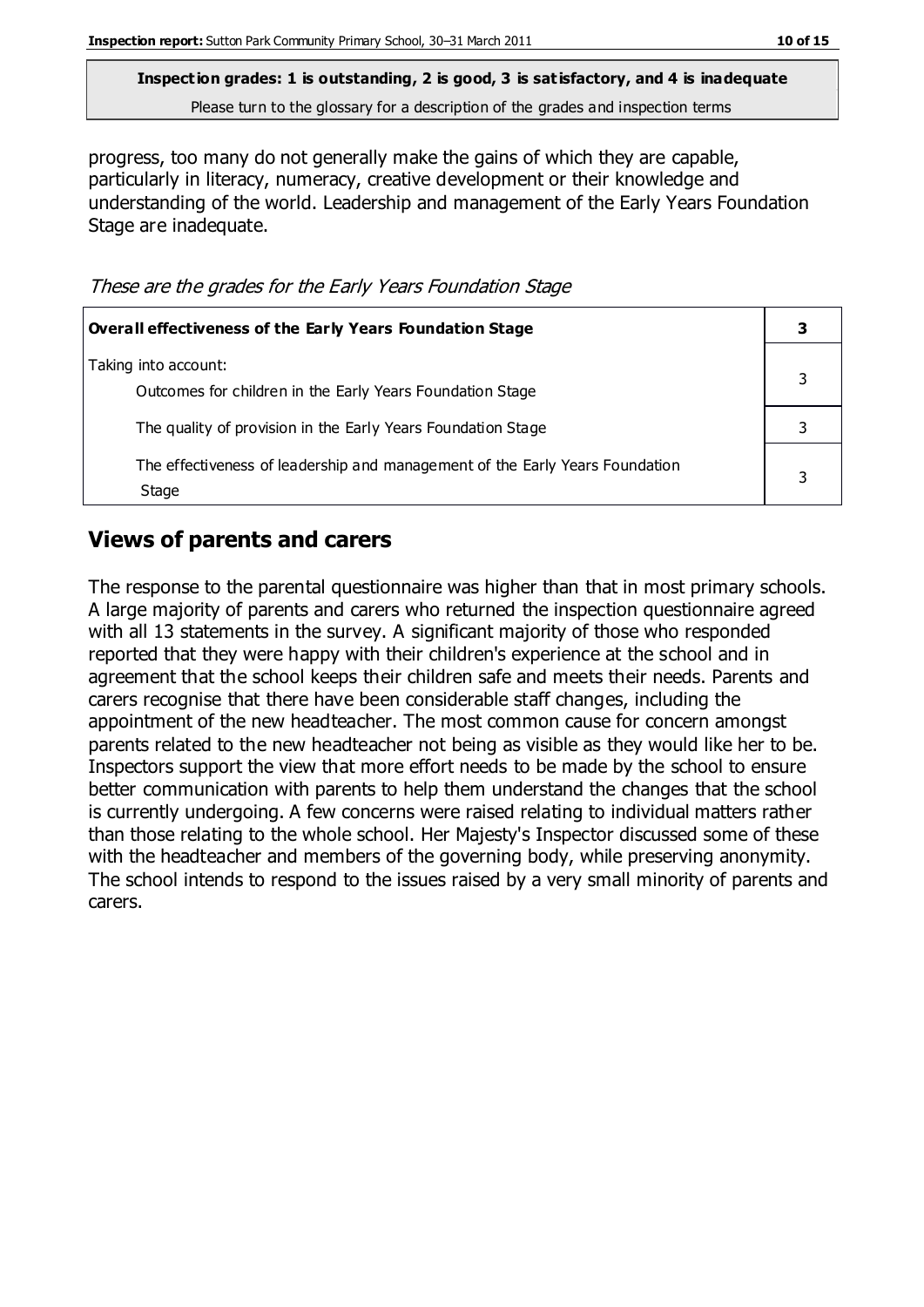#### **Responses from parents and carers to Ofsted's questionnaire**

Ofsted invited all the registered parents and carers of pupils registered at Sutton Park Community Primary School to complete a questionnaire about their views of the school.

In the questionnaire, parents and carers were asked to record how strongly they agreed with 13 statements about the school. The inspection team received 141 completed questionnaires by the end of the on-site inspection. In total, there are 230 pupils registered at the school.

| <b>Statements</b>                                                                                                                                                                                                                                       | <b>Strongly</b><br>agree |               |              | Agree         |              | <b>Disagree</b> |                | <b>Strongly</b><br>disagree |
|---------------------------------------------------------------------------------------------------------------------------------------------------------------------------------------------------------------------------------------------------------|--------------------------|---------------|--------------|---------------|--------------|-----------------|----------------|-----------------------------|
|                                                                                                                                                                                                                                                         | <b>Total</b>             | $\frac{0}{0}$ | <b>Total</b> | $\frac{0}{0}$ | <b>Total</b> | $\frac{0}{0}$   | <b>Total</b>   | $\frac{0}{0}$               |
| My child enjoys school                                                                                                                                                                                                                                  | 66                       | 47            | 64           | 46            | 8            | 6               | $\overline{2}$ | $\mathbf{1}$                |
| The school keeps my child<br>safe                                                                                                                                                                                                                       | 73                       | 52            | 66           | 47            | 0            | 0               | $\mathbf 0$    | $\mathbf 0$                 |
| My school informs me about<br>my child's progress                                                                                                                                                                                                       | 47                       | 34            | 79           | 56            | 14           | 10              | $\mathbf 0$    | $\mathbf 0$                 |
| My child is making enough<br>progress at this school                                                                                                                                                                                                    | 42                       | 30            | 75           | 53            | 17           | 12              | 3              | $\overline{2}$              |
| The teaching is good at this<br>school                                                                                                                                                                                                                  | 42                       | 30            | 76           | 54            | 14           | 10              | $\overline{2}$ | $\mathbf{1}$                |
| The school helps me to<br>support my child's learning                                                                                                                                                                                                   | 37                       | 26            | 73           | 52            | 19           | 14              | 3              | $\overline{2}$              |
| The school helps my child to<br>have a healthy lifestyle                                                                                                                                                                                                | 42                       | 30            | 81           | 58            | 10           | $\overline{7}$  | $\mathbf{1}$   | $\mathbf{1}$                |
| The school makes sure that<br>my child is well prepared for<br>the future (for example<br>changing year group,<br>changing school, and for<br>children who are finishing<br>school, entering further or<br>higher education, or entering<br>employment) | 33                       | 24            | 72           | 51            | 16           | 11              | 3              | $\overline{2}$              |
| The school meets my child's<br>particular needs                                                                                                                                                                                                         | 41                       | 29            | 81           | 58            | 8            | 6               | 4              | 3                           |
| The school deals effectively<br>with unacceptable behaviour                                                                                                                                                                                             | 37                       | 26            | 84           | 60            | 10           | 7               | 4              | 3                           |
| The school takes account of<br>my suggestions and concerns                                                                                                                                                                                              | 29                       | 21            | 76           | 54            | 17           | 12              | 6              | 4                           |
| The school is led and<br>managed effectively                                                                                                                                                                                                            | 31                       | 22            | 74           | 53            | 17           | 12              | 10             | $\overline{7}$              |
| Overall, I am happy with my<br>child's experience at this<br>school                                                                                                                                                                                     | 45                       | 32            | 82           | 59            | 7            | 5               | 3              | $\overline{2}$              |

The table above summarises the responses that parents and carers made to each statement. The percentages indicate the proportion of parents and carers giving that response out of the total number of completed questionnaires. Where one or more parents and carers chose not to answer a particular question, the percentages will not add up to 100%.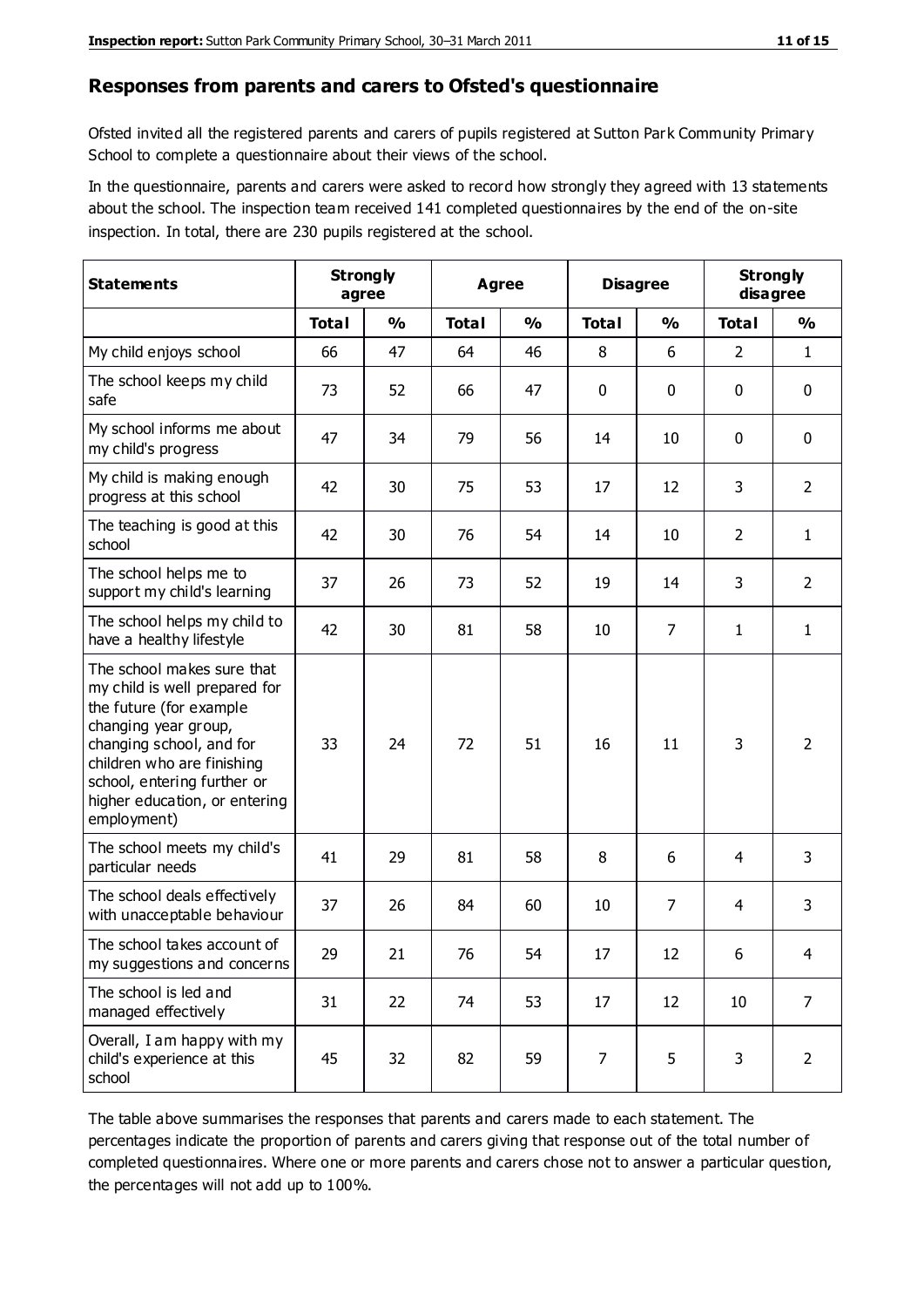## **Glossary**

| Grade   | <b>Judgement</b> | <b>Description</b>                                                                                                                                                                                                            |
|---------|------------------|-------------------------------------------------------------------------------------------------------------------------------------------------------------------------------------------------------------------------------|
| Grade 1 | Outstanding      | These features are highly effective. An outstanding school<br>provides exceptionally well for all its pupils' needs.                                                                                                          |
| Grade 2 | Good             | These are very positive features of a school. A school that<br>is good is serving its pupils well.                                                                                                                            |
| Grade 3 | Satisfactory     | These features are of reasonable quality. A satisfactory<br>school is providing adequately for its pupils.                                                                                                                    |
| Grade 4 | Inadequate       | These features are not of an acceptable standard. An<br>inadequate school needs to make significant improvement<br>in order to meet the needs of its pupils. Ofsted inspectors<br>will make further visits until it improves. |

#### **What inspection judgements mean**

#### **Overall effectiveness of schools**

|                       | Overall effectiveness judgement (percentage of schools) |      |                     |                   |
|-----------------------|---------------------------------------------------------|------|---------------------|-------------------|
| <b>Type of school</b> | <b>Outstanding</b>                                      | Good | <b>Satisfactory</b> | <b>Inadequate</b> |
| Nursery schools       | 59                                                      | 35   | 3                   | 3                 |
| Primary schools       | 9                                                       | 44   | 39                  | 7                 |
| Secondary schools     | 13                                                      | 36   | 41                  | 11                |
| Sixth forms           | 15                                                      | 39   | 43                  | 3                 |
| Special schools       | 35                                                      | 43   | 17                  | 5                 |
| Pupil referral units  | 21                                                      | 42   | 29                  | 9                 |
| All schools           | 13                                                      | 43   | 37                  | 8                 |

New school inspection arrangements were introduced on 1 September 2009. This means that inspectors now make some additional judgements that were not made previously.

The data in the table above are for the period 1 September 2009 to 31 August 2010 and are consistent with the latest published official statistics about maintained school inspection outcomes (see **[www.ofsted.gov.uk](http://www.ofsted.gov.uk/)**).

The sample of schools inspected during 2009/10 was not representative of all schools nationally, as weaker schools are inspected more frequently than good or outstanding schools.

Percentages are rounded and do not always add exactly to 100.

Sixth form figures reflect the judgements made for the overall effectiveness of the sixth form in secondary schools, special schools and pupil referral units.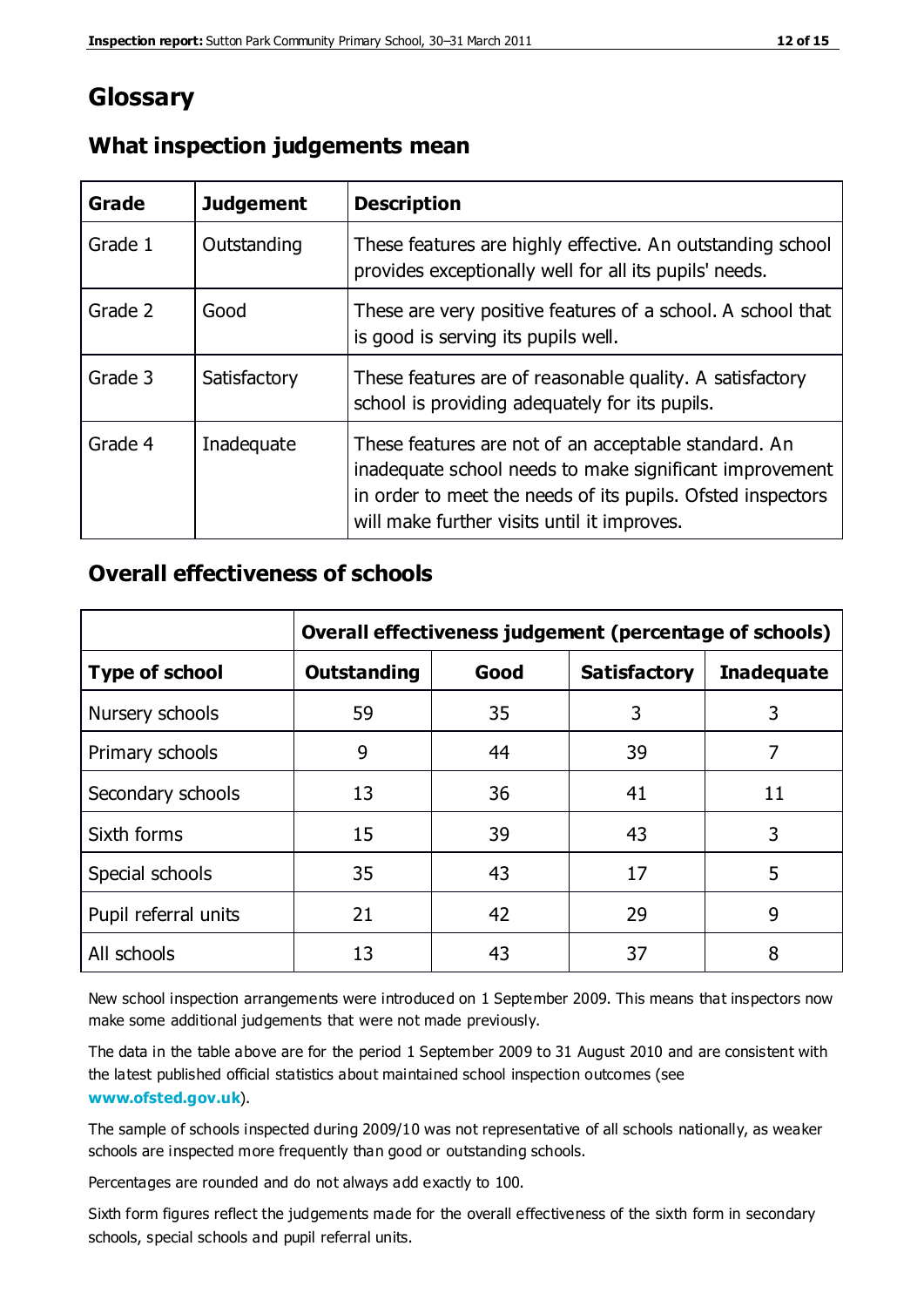## **Common terminology used by inspectors**

| Achievement:               | the progress and success of a pupil in their learning,<br>development or training.                                                                                                                                                          |  |  |
|----------------------------|---------------------------------------------------------------------------------------------------------------------------------------------------------------------------------------------------------------------------------------------|--|--|
| Attainment:                | the standard of the pupils' work shown by test and<br>examination results and in lessons.                                                                                                                                                   |  |  |
| Capacity to improve:       | the proven ability of the school to continue<br>improving. Inspectors base this judgement on what<br>the school has accomplished so far and on the quality<br>of its systems to maintain improvement.                                       |  |  |
| Leadership and management: | the contribution of all the staff with responsibilities,<br>not just the headteacher, to identifying priorities,<br>directing and motivating staff and running the school.                                                                  |  |  |
| Learning:                  | how well pupils acquire knowledge, develop their<br>understanding, learn and practise skills and are<br>developing their competence as learners.                                                                                            |  |  |
| Overall effectiveness:     | inspectors form a judgement on a school's overall<br>effectiveness based on the findings from their<br>inspection of the school. The following judgements,<br>in particular, influence what the overall effectiveness<br>judgement will be. |  |  |
|                            | The school's capacity for sustained<br>improvement.                                                                                                                                                                                         |  |  |
|                            | Outcomes for individuals and groups of pupils.                                                                                                                                                                                              |  |  |
|                            | The quality of teaching.                                                                                                                                                                                                                    |  |  |
|                            | The extent to which the curriculum meets<br>pupils' needs, including, where relevant,<br>through partnerships.                                                                                                                              |  |  |
|                            | The effectiveness of care, guidance and<br>support.                                                                                                                                                                                         |  |  |
| Progress:                  | the rate at which pupils are learning in lessons and<br>over longer periods of time. It is often measured by<br>comparing the pupils' attainment at the end of a key                                                                        |  |  |

stage with their attainment when they started.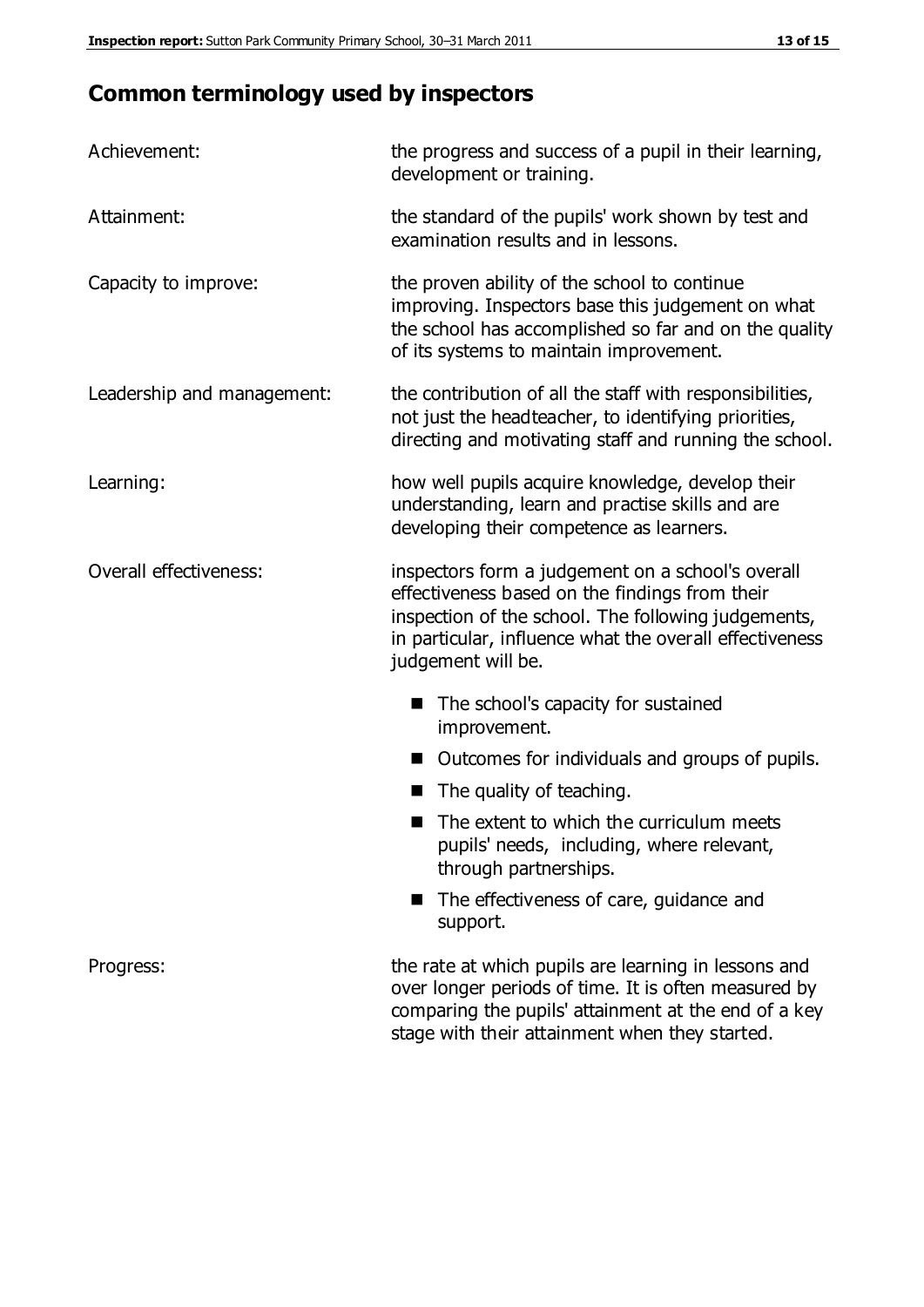#### **This letter is provided for the school, parents and carers to share with their children. It describes Ofsted's main findings from the inspection of their school.**

1 April 2011

#### Dear Pupils

#### **Inspection of Sutton Park Community Primary School, Kidderminster, DY11 6PH**

Thank you for all your help with the inspection. It was a pleasure to see that you are polite, courteous and caring pupils. Your behaviour is satisfactory and on the rare occasions you are given the opportunity, you make a satisfactory contribution to the school community through your helpful manner. The school looks after you and helps you understand how to keep safe. Some of you attend regularly and gain a satisfactory understanding of what constitutes a healthy lifestyle, but the school does not always give you the opportunity to put this into practice.

Younger children settle quickly in the Nursery and Reception classes but do not learn as much as they should. Those of you who attend the Communication Centre make good progress in some areas of your learning, but this positive picture does not continue throughout the school because the teachers and the school's leaders have not made sure that every one of you has the same opportunity to do as well as you can.

The school has not improved since the last inspection and the inspectors judge that it requires 'special measures'. This means the school is not providing you with an acceptable standard of education. Inspectors will visit your school on a regular basis to check on the progress being made. We have asked the headteacher, the staff and the governing body to help you improve your achievements in English, mathematics and science. They have been asked to make sure that teachers know their subjects well and to improve teaching. Teachers also need to use assessment information regularly to plan lessons so that these are interesting, challenging and exciting. We have also asked the school to help you understand better the different religions and cultures represented in the United Kingdom.

There is something that you and your parents can do to help. At the moment, too many pupils stay away from school, so attendance is too low. I ask you all to do your very best to come to school every day of the school year.

All this can only happen if the school's leaders and governors check very carefully on how well everything in the school is working, and on how well you are doing. This will help them to find any problems and make plans to improve the school further.

Yours sincerely

Rashida Sharif Her Majesty's Inspector